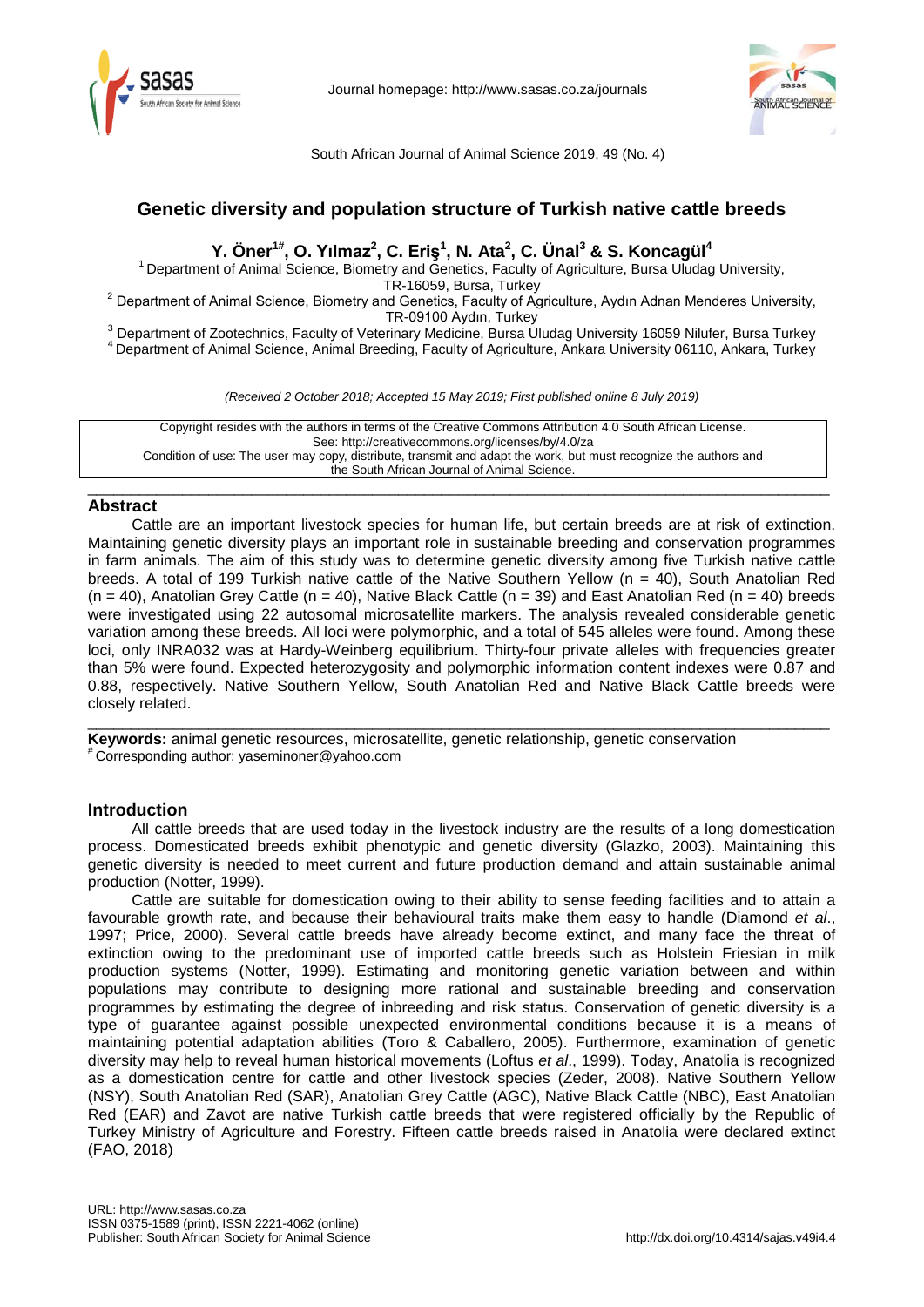Studies have been carried out to investigate genetic variation and genetic relationships among Turkish native cattle breeds by unipaternal markers and autosomal genetic markers. Moreover, these breeds were investigated by Y chromosomal markers (Özşensoy *et al*., 2014), mtDNA (Özdemir & Doğru, 2009; Doğan *et al*., 2017), random amplified polymorphic DNA (RAPD) (Güneren *et al*., 2010) and microsatellite (Özkan, 2005; Özşensoy *et al*., 2010) markers. In this study, the authors aimed to estimate the genetic diversity of five Turkish native breeds by autosomal microsatellite markers.

#### **Materials and methods**

The study was approved by the Ethics Committee of Uludag University (UUHADYEK) (approval date: 01/09/2015; no: 2015-10/10).

Samples were obtained in the original geographic regions of the five native breeds (Figure 1). These geographic regions and sample size of each breed are given in Figure 1. Blood samples from 199 animals were collected from the coccygeal veins into tubes containing K3EDTA.



**Figure 1** Origin and sample size of five cattle breeds in Turkey NSY: Native Southern Yellow, SAR: South Anatolian Red, NBC: Native Black Cattle, AGC: Anatolian Grey Cattle, EAR: East Anatolian Red

Genomic DNA was extracted from the blood samples with a genomic DNA extraction kit (NucleoSpin Blood, Macherey-Nagel GmbH & Co. KG) according to the manufacturer's instructions. Afterwards, quantification and qualification of DNA were performed using a NanoDrop 2000 spectrophotometer (Thermo Scientific, USA). Twenty-two microsatellite markers that were labelled with fluorescent dyes (D2, D3 and D4) were used according to the recommendations of FAO (2011). Two multiplex groups were created according to the fragment length of the microsatellites (Table 1). The total volume of the amplification mixture was 20 μL and it contained 0.1 μM/each primer, 0.2 mM dNTPs (Applied Biological Materials Inc., Canada), 2.5 mM MgCl<sub>2</sub>, 1 x PCR buffer, 1 U Taq DNA polymerase (New England Biolabs (NEB), USA) and ~50 ng of genomic DNA. Genomic DNA was amplified by the touchdown PCR technique with the multiplex microsatellite group that was reported by Hecker & Roux (1996). Capillary electrophoresis was used for the separation of the PCR fragments labelled with the fluorescent dyes using the Beckman Coulter GeXP genetic analysis system (Beckman Coulter, Inc., USA). GenomeLab™ DNA size standard kit 400 was used to determine fragment sizes.

The number of alleles per locus (Na), mean number of alleles (MNa), effective number of alleles (Ne), observed heterozygosity (Ho), expected heterozygosity (He) and Hardy-Weinberg equilibrium were calculated with GenAlEx (Peakall & Smouse, 2006, Peakall & Smouse, 2012) and POPGENE 1.32 (Yeh *et al.,* 1997). Polymorphic information content (PIC) and null allele frequencies were calculated using CERVUS 3.0.3 (Marshall *et al.,* 1998; Kalinowski *et al.,* 2007), while Wright's F-statistics (F<sub>IT</sub>, F<sub>IS</sub>, F<sub>ST</sub>) (Weir & Cockerham, 1984; [Wright, 1990\)](#page-7-0) were obtained with POPGENE 1.32 (Yeh *et al.,* 1997). FSTAT version 2.9.3 software (Goudet, 2001) was used to obtain genetic diversity statistics such as Nei's gene diversity  $(H<sub>T</sub>)$ , diversity between breeds ( $D<sub>ST</sub>$ ), and coefficient of gene differentiation ( $G<sub>ST</sub>$ ). Population 1.2.32 (Langella, 1999) and FigTree 1.4.2. (Rambout, 2006) software were used to generate phylogenetic trees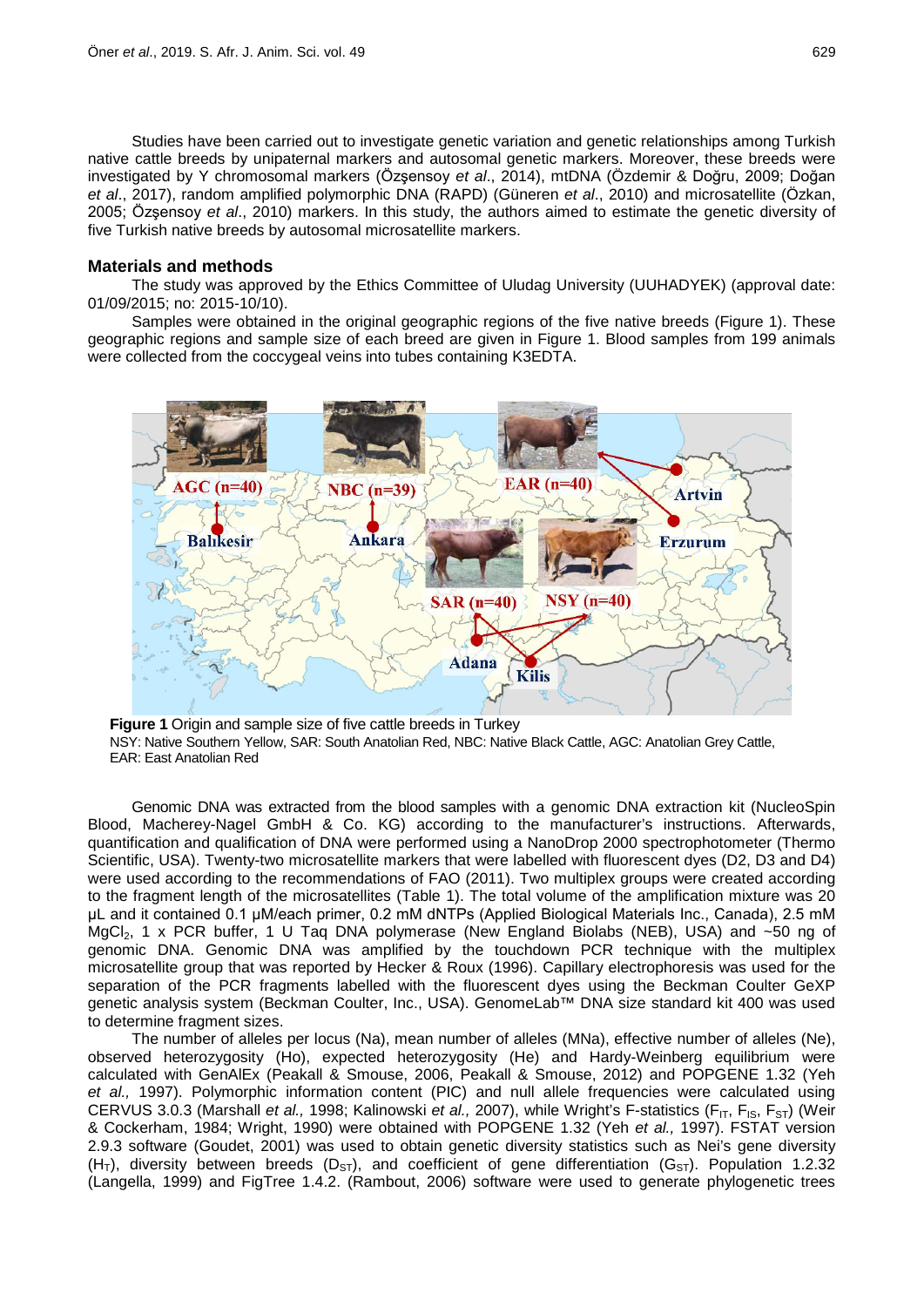between breeds according to Nei's Da distance matrix with Nei *et al.,* (1983). The robustness of the dendrogram topology was tested by bootstrap resampling ( $n = 1000$ ).

| MG             | Loci<br>(Fluorescent<br>label)                                                                                                                                                                                           | <b>First</b><br>denaturation | <b>Denaturation</b> | <b>Annealing</b>          | <b>Extension</b>  | <b>Cycles</b> | <b>Final</b><br>extension |
|----------------|--------------------------------------------------------------------------------------------------------------------------------------------------------------------------------------------------------------------------|------------------------------|---------------------|---------------------------|-------------------|---------------|---------------------------|
| M1             | MM12 (D2)<br><b>INRA032 (D2)</b><br>ETH3 (D3)<br><b>HEL9 (D3)</b><br><b>HEL13 (D3)</b><br><b>INRA035 (D4)</b><br>ETH225 (D4)<br><b>ILSTS005 (D4)</b><br>ETH185 (D4)<br><b>ILSTS006 (D4)</b>                              | 95 °C<br>$(5 \text{ min})$   | 95 °C<br>(40 sec)   | 63-51 °C<br>$(40$ Sec $)$ | 72 °C<br>(60 sec) | 40            | 72 °C<br>(10 min)         |
| M <sub>2</sub> | <b>CSRM60 (D2)</b><br>BM2113 (D2)<br>BM1824 (D2)<br>BM1818 (D2)<br><b>HEL1 (D3)</b><br><b>INRA063(D3)</b><br><b>INRA023 (D3)</b><br><b>TGLA227 (D4)</b><br><b>TGLA126 (D4)</b><br>HEL5(D4)<br>ETH152 (D4)<br>SPS115 (D4) | 95 °C<br>$(5 \text{ min})$   | 95 °C<br>(40 sec)   | 60-50 °C<br>(40 sec)      | 72 °C<br>(60 sec) | 36            | 72 °C<br>(10 min)         |

**Table 1** Thermal cycling conditions according to Touchdown Polymerase Chain Reaction

MG: multiplex group

Analysis of molecular variance (AMOVA), which is a method of detecting population differentiation utilizing molecular markers, was performed with ARLEQUIN package version 3.5.2.2 (Excoffier & Lischer, 2010). STRUCTURE software, which includes cluster techniques based on the Bayesian approach, was used to analyse population structures (Pritchard *et al*., 2000; [Falush](#page-6-0) *et al*., 2003, Falush *et al*., [2007;](#page-6-1) [Hubisz](#page-6-2)  *et al*[., 2009\)](#page-6-2). The population structure analysis was performed using independent allele frequencies and an admixture model (burn of 20 000, followed by 100 000 MCMC iterations with 20 replicate runs for each K).

The appropriate number of clusters was identified using ΔK values that expressed the proportion of alteration in the logarithmic probability Pr(X|K) of data between K values according to a method (ΔK = m|L''(K)|/s[L(K)]) reported by Evanno *et al.* (2005). The most suitable K value was determined according to the ΔK value calculated by the STRUCTURE harvester program (Earl & Vonholdt, 2012). The CLUMPAK program reported by Kopelman et al. (2015) was used to find the best alignment from the STRUCTURE results.

### **Results**

Fragment analysis of 22 microsatellite loci revealed 545 alleles and polymorphism statistics for whole population (Table 2). PIC values (>0.5) indicated that all the microsatellites that were used in the present study were highly informative (Table 2). The number of alleles (Na) ranged from 19 (TGLA126) to 29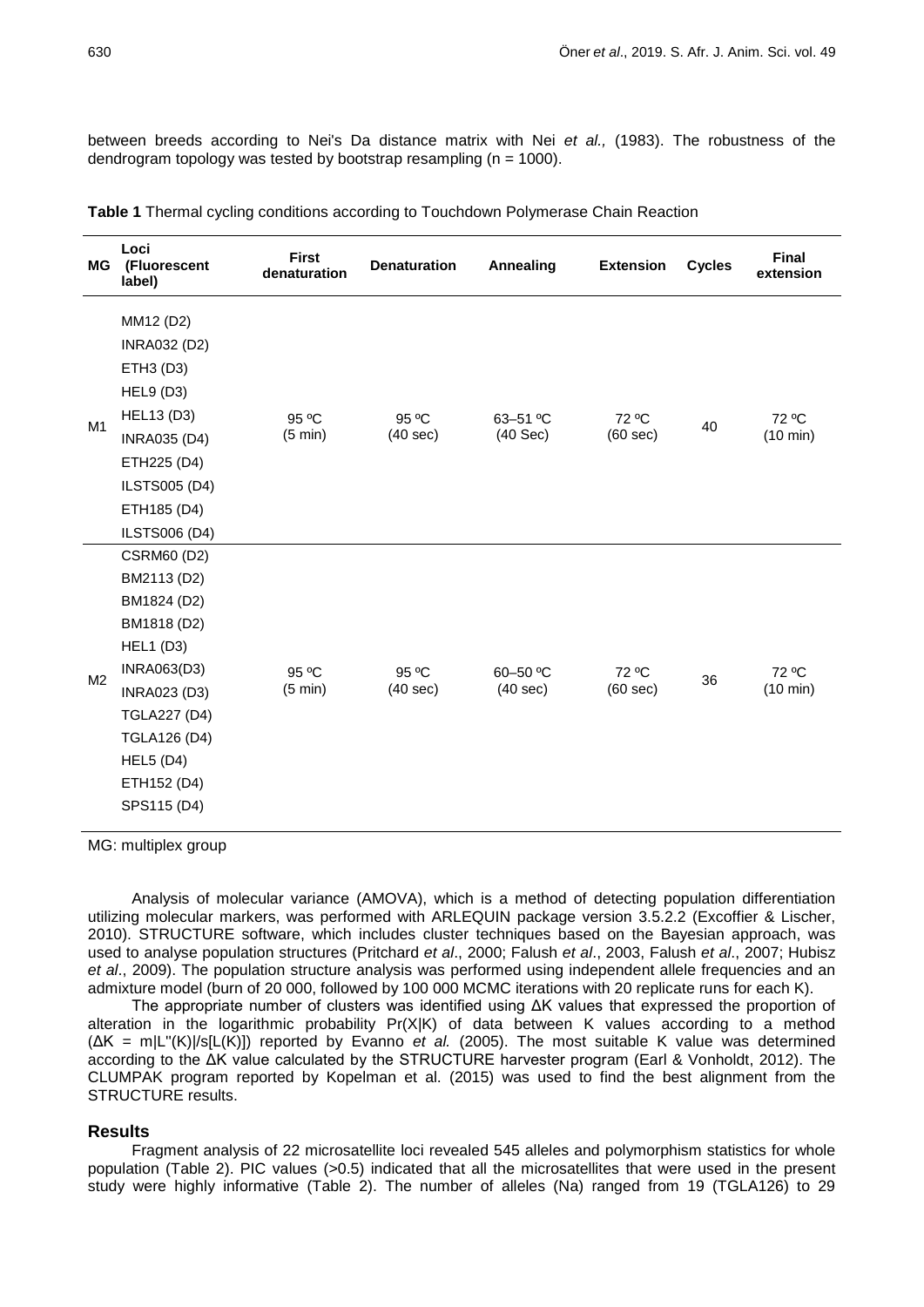(INRA032). The greatest PIC (0.92) was observed for the TGLA227, HEL5 and INRA035 loci, and TGLA227 had the greatest effective number of alleles (Ne) (13.75). Expected heterozygosity (He) varied between 0.76 (ILSTS005) and 0.93 (TGLA227), and average heterozygosity (Ĥ) was 0.80. Wright's F statistics were - 0.020, 0.070 and 0.088 for F<sub>IS</sub>, F<sub>IT</sub>, and F<sub>ST</sub>, respectively. D<sub>ST</sub>, G<sub>ST</sub> and H<sub>T</sub> were 0.068, 0.078 and 0.879, respectively. Only the INRA032 locus was at Hardy-Weinberg equilibrium among these loci (Table 2). All five populations exhibited significant deviations from HWE in at least 5 loci (Table 3).

| Table 2 Genetic polymorphism parameters at 22 microsatellite loci of five native Turkish cattle breeds |  |  |  |
|--------------------------------------------------------------------------------------------------------|--|--|--|
|--------------------------------------------------------------------------------------------------------|--|--|--|

| Locus             | N   | <b>Na</b> | <b>Ne</b> | <b>PIC</b> | Ho   | He   | Ĥ    | $F_{IS}$ # | $F_{IT}$ # | $F_{ST}^{\#}$ | $D_{ST}$ | G <sub>ST</sub> | $H_T$ | F(Null)   | <b>HWE</b> |
|-------------------|-----|-----------|-----------|------------|------|------|------|------------|------------|---------------|----------|-----------------|-------|-----------|------------|
| <b>MM12</b>       | 167 | 28        | 8.92      | 0.88       | 0.87 | 0.89 | 0.81 | $-0.077$   | 0.014      | 0.084         | 0.065    | 0.073           | 0.891 | 0.0099    | $***$      |
| <b>INRA032</b>    | 159 | 29        | 10.76     | 0.90       | 0.89 | 0.91 | 0.86 | $-0.030$   | 0.025      | 0.053         | 0.037    | 0.041           | 0.909 | 0.0124    | ns         |
| ETH <sub>3</sub>  | 199 | 21        | 6.50      | 0.83       | 0.82 | 0.85 | 0.81 | $-0.009$   | 0.032      | 0.041         | 0.026    | 0.031           | 0.849 | 0.0175    | $^\star$   |
| HEL9              | 199 | 23        | 4.29      | 0.74       | 0.96 | 0.77 | 0.72 | $-0.325$   | $-0.252$   | 0.054         | 0.037    | 0.048           | 0.768 | $-0.1330$ | ***        |
| HEL <sub>13</sub> | 197 | 28        | 6.08      | 0.82       | 0.83 | 0.84 | 0.71 | $-0.169$   | $-0.001$   | 0.144         | 0.114    | 0.136           | 0.835 | $-0.0101$ | ***        |
| INRA035           | 166 | 22        | 12.65     | 0.92       | 0.86 | 0.92 | 0.85 | 0.016      | 0.092      | 0.077         | 0.06     | 0.065           | 0.925 | 0.0353    | ***        |
| <b>ETH225</b>     | 199 | 20        | 8.49      | 0.87       | 0.96 | 0.88 | 0.83 | $-0.157$   | $-0.088$   | 0.059         | 0.045    | 0.051           | 0.884 | $-0.0489$ | ***        |
| ILSTS005          | 198 | 22        | 4.18      | 0.74       | 0.76 | 0.76 | 0.64 | $-0.195$   | $-0.004$   | 0.160         | 0.116    | 0.153           | 0.760 | $-0.0004$ | $***$      |
| ETH185            | 199 | 25        | 9.96      | 0.89       | 0.64 | 0.90 | 0.84 | 0.237      | 0.291      | 0.071         | 0.053    | 0.059           | 0.902 | 0.1731    | ***        |
| ILSTS006          | 196 | 25        | 8.19      | 0.87       | 0.93 | 0.88 | 0.80 | $-0.161$   | $-0.060$   | 0.087         | 0.069    | 0.079           | 0.878 | $-0.0295$ | ***        |
| CSRM60            | 199 | 23        | 7.26      | 0.85       | 0.75 | 0.86 | 0.76 | 0.022      | 0.132      | 0.113         | 0.089    | 0.103           | 0.864 | 0.0743    | ***        |
| BM2113            | 199 | 23        | 10.35     | 0.90       | 0.70 | 0.90 | 0.84 | 0.170      | 0.227      | 0.068         | 0.051    | 0.057           | 0.906 | 0.1313    | $***$      |
| BM1824            | 198 | 20        | 7.89      | 0.86       | 0.67 | 0.87 | 0.80 | 0.164      | 0.236      | 0.086         | 0.066    | 0.075           | 0.875 | 0.1371    | $***$      |
| <b>BM1818</b>     | 197 | 23        | 10.08     | 0.89       | 0.86 | 0.90 | 0.84 | $-0.028$   | 0.042      | 0.068         | 0.052    | 0.058           | 0.902 | 0.0214    | $***$      |
| HEL1              | 187 | 22        | 11.78     | 0.91       | 0.91 | 0.92 | 0.84 | $-0.078$   | 0.010      | 0.081         | 0.064    | 0.069           | 0.919 | 0.0018    | $***$      |
| INRA063           | 198 | 20        | 7.34      | 0.85       | 0.66 | 0.86 | 0.76 | 0.129      | 0.235      | 0.122         | 0.097    | 0.112           | 0.865 | 0.1383    | ***        |
| <b>INRA023</b>    | 199 | 23        | 10.35     | 0.90       | 0.79 | 0.90 | 0.83 | 0.049      | 0.127      | 0.081         | 0.065    | 0.071           | 0.905 | 0.0675    | ***        |
| TGLA227           | 198 | 24        | 13.75     | 0.92       | 0.90 | 0.93 | 0.88 | $-0.027$   | 0.031      | 0.056         | 0.043    | 0.046           | 0.930 | 0.0162    | ***        |
| TGLA126           | 150 | 19        | 9.30      | 0.88       | 0.75 | 0.89 | 0.79 | 0.085      | 0.179      | 0.103         | 0.079    | 0.089           | 0.886 | 0.0916    | $***$      |
| HEL <sub>5</sub>  | 187 | 24        | 13.12     | 0.92       | 0.87 | 0.92 | 0.81 | $-0.067$   | 0.067      | 0.125         | 0.107    | 0.116           | 0.924 | 0.0318    | ***        |
| ETH152            | 199 | 22        | 9.11      | 0.88       | 0.79 | 0.89 | 0.81 | 0.027      | 0.109      | 0.084         | 0.067    | 0.075           | 0.892 | 0.0592    | ***        |
| <b>SPS115</b>     | 199 | 23        | 7.38      | 0.86       | 0.79 | 0.86 | 0.77 | $-0.022$   | 0.088      | 0.108         | 0.085    | 0.099           | 0.866 | 0.0478    | ***        |
| Mean              |     | 23.14     | 8.99      | 0.87       | 0.82 | 0.88 | 0.80 | $-0.020$   | 0.070      | 0.088         | 0.068    | 0.078           | 0.879 |           |            |

Na: number of alleles; Ne: effective number of alleles; PIC: polymorphic information content; #: Wright's statistics according to Weir & Cockerham (1984); Ho: observed heterozygosity; He: expected heterozygosity; Ĥ: average heterozygosity; H<sub>T</sub>: Nei's gene diversity; D<sub>ST</sub>: diversity between breeds; G<sub>ST</sub>: coefficient of gene differentiation; HWE: significance level of Hardy-Weinberg equilibrium; F(Null): null allele frequency

 $*$   $P < 0.05$ 

\*\*\**P* <0.001

The null allele frequencies in the microsatellite loci were less than 20%.  $D_{ST}$ ,  $G_{ST}$  and  $H_T$  were 0.068, 0.078 and 0.879, respectively.

Genetic diversity parameters summarized by breed are given in Table 3. The least and greatest numbers of alleles (Na) were 9.77 (NBC) and 12.05 (AGC), respectively. The greatest expected heterozygosity (He) was 0.86, which was found in the EAR population. The  $F_{1S}$  estimates were between -0.019 (EAR) and 0.064 (NBC). Although a total of 198 private alleles were detected, only 34 had frequencies greater than 5% (Table 3).

The results from the AMOVA are given in Table 4, with the greatest fraction of genotypic variation being within individuals.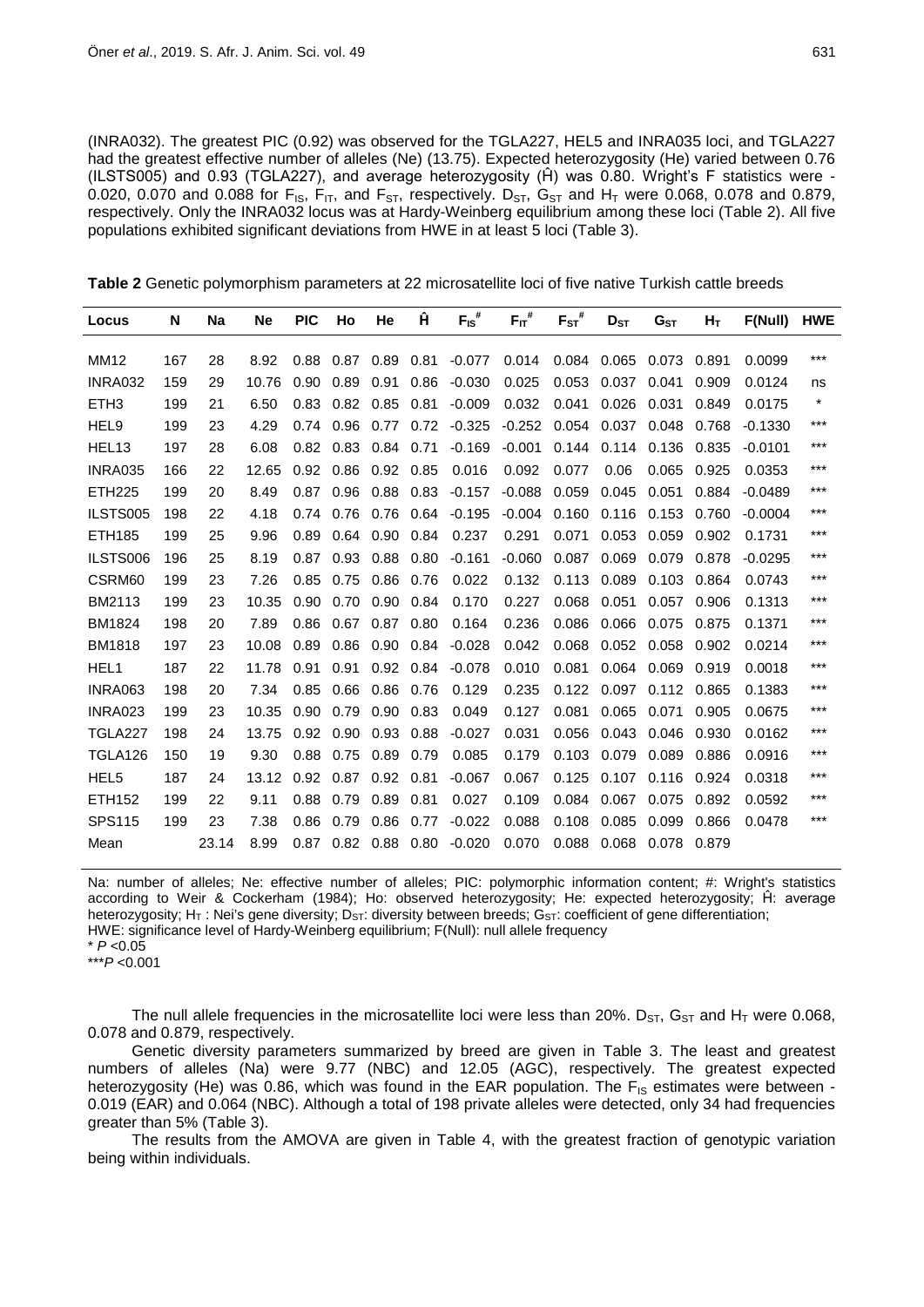|               | <b>MNa</b> | <b>Mean heterozigosity</b> |             |                 | <b>HWE</b> | <b>NPA</b>               |                |       |  |
|---------------|------------|----------------------------|-------------|-----------------|------------|--------------------------|----------------|-------|--|
| <b>Breeds</b> |            | Ho (SE)                    | He (SE)     | $F_{\text{IS}}$ |            | Freq. $\geq 5\%$         | Freq. $<\!\%5$ | Total |  |
| <b>NSY</b>    | 10.23      | 0.80(0.027)                | 0.77(0.025) | 0.016           | 10         |                          | 8              | 8     |  |
| <b>SAR</b>    | 9.86       | 0.75(0.037)                | 0.77(0.018) | 0.056           | 16         | $\overline{\phantom{0}}$ | 8              | 8     |  |
| <b>NBC</b>    | 9.77       | 0.74(0.038)                | 0.75(0.025) | 0.064           | 12         | 1                        | $\overline{2}$ | 3     |  |
| <b>AGC</b>    | 12.05      | 0.88(0.022)                | 0.85(0.008) | $-0.006$        | 8          | 18                       | 24             | 42    |  |
| <b>EAR</b>    | 12.00      | 0.90(0.017)                | 0.86(0.006) | $-0.019$        | 5          | 15                       | 23             | 38    |  |

### **Table 3** Genetic polymorphism parameters of five Turkish cattle breeds according to 22 loci

MNa: mean number of alleles, Ho: mean observed heterozygosity, He: mean expected heterozygosity, F<sub>IS</sub>: within-breed heterozygote deficiency, HWE: number of loci exhibit deviations from HWE (*P* <0.05), NPA: number of private alleles NSY: Native Southern Yellow; SAR: South Anatolian Red; NBC: Native Black Cattle; AGC: Anatolian Grey Cattle; EAR: East Anatolian Red

**Table 4** Distribution of genetic diversity according to Analysis of Molecular Variance

| Source of variation | DF  | SS       | VC         | <b>PV (%)</b> | FI.              |
|---------------------|-----|----------|------------|---------------|------------------|
| Between populations | 4   | 262.257  | 0.73805 Va | 9.89          | $F_{IS} = 0.013$ |
| Within populations  | 194 | 1322.489 | 0.09064 Vb | 1.21          | $FST = 0.099$    |
| Within individuals  | 199 | 1320.500 | 6.63568 Vc | 88.90         | $F_{IT} = 0.111$ |
| Total               | 397 | 2905.246 | 7.46437    |               |                  |

DF: derivative free; SS: sum of squares; VC: variance component; PV: proportion of variance; FI: fixation index

These breeds were clustered into three different groups (Figure 2). The AGC and EAR breeds were on long distinct branches of the dendrogram, while NSY, SAR, and NBC breeds were closer together on a third branch. Similar groupings were obtained from the factorial correspondence analysis (FCA) (Figure 2).<br> $0.061$ 



resampling methodology) (1000 replicates)

NSY: Native Southern Yellow; SAR: South Anatolian Red; NBC: Native Black Cattle; AGC: Anatolian Grey Cattle; EAR: East Anatolian Red

The results of the population structure analysis for various numbers of ancestral clusters  $(K = 2 - 5)$ that determine the population structure are presented in Figure 3.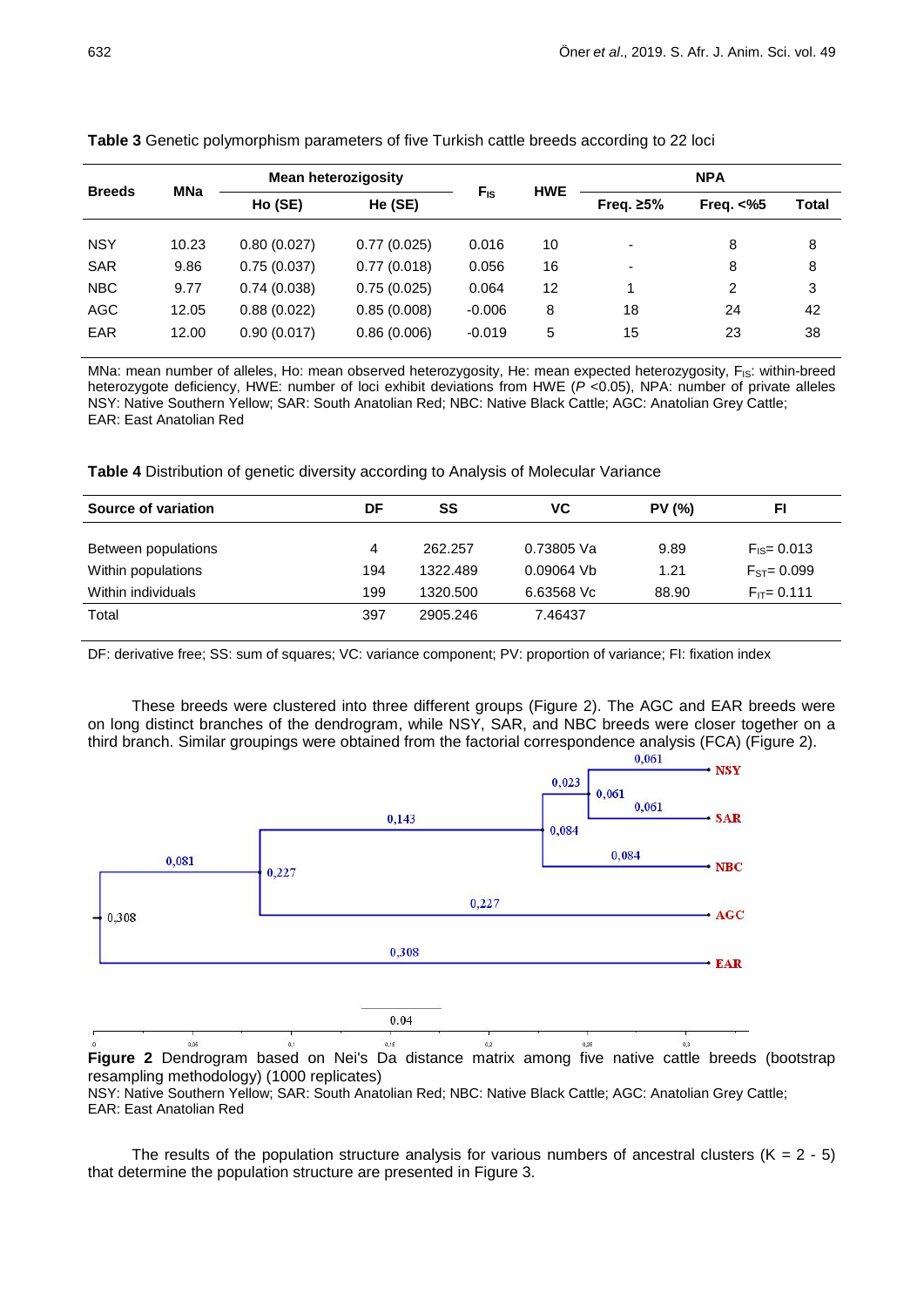

**Figure 3** Estimation of the population structure with different K values (assuming  $K = 2$  and 5) NSY: Native Southern Yellow; SAR: South Anatolian Red; NBC: Native Black Cattle; AGC: Anatolian Grey Cattle; EAR: East Anatolian Red

The results obtained from this analysis support the genetic distance dendrogram. The suitable cluster number (K) identified by the STRUCTURE HARVESTER program included estimates of posterior likelihood for different K and ΔK values. The most suitable number of ancestral groups was 3.

# **Discussion**

Considerable genetic variation was detected within and among breeds of Turkish native cattle (Tables 2 and 3). Loftus *et al*. (1999) reported that genetic diversity in cattle breeds from the Near East was greater than European breeds. Total numbers of alleles and alleles per locus were greater than previously reported for native cattle from Brazil (22 microsatellite markers, 278 alleles) (Egito *et al*., 2007), Turkey (20 microsatellite markers, 274 alleles) (Özşensoy *et al*., 2010), Korea (30 microsatellite markers, 276 alleles) (Suh *et al.*, 2014) Indian (21 microsatellite markers,359 alleles) (Sharma *et al*., 2015), and South Africa (22 microsatellite markers, 199 alleles) (Sanarana *et al*., 2016). The MNa were fewer for SAR (9.86), NBC (9.77) than was observed by Özşensoy *et al.* (2010) with 11 loci. However, MNA for NSY (10.80), AGC (12.55), and EAR (12) were greater than in the previous study (Özşensoy *et al*., 2010). MNA were also greater than had been observed by Loftus *et al*. (1999) for Turkish native breeds of cattle. It could be said that Turkish native cattle breeds are genetically diverse.

The F<sub>IS</sub> values for the overall populations suggest a moderate level of gene flow between breeds. Low  $F_{1S}$  values for each breed revealed high heterogeneity in Turkish native cattle breeds, and the highest  $F_{1S}$ value of 0.064 was observed in the NBC breed. Similar findings for this breed were reported by Özşensoy (2011) and Semen *et al.* (2019). Negative  $F_{15}$  values (Table 3) may refer to heterozygote excess (Shane, 2005).

All microsatellites have values below 20%, which is the critical value for null allele frequency. The presence of null alleles, which are defined as non-amplifying alleles owing to mutations at PCR priming sites, causes overestimation of both  $F_{ST}$  and genetic distance values (Dakin & Avise, 2004).

The average  $G_{ST}$  value obtained from the overall loci pointed out that 7.8% of total genetic variation resulted from the differences between the populations. Thus, 92.2% genetic variation resides among individuals within populations. The overall genetic diversity  $(D_{ST})$  estimated in the present study was another indication that inter-population variability is not great.

Nei's gene diversity  $(H_T)$  value was 0.879, which was greater than estimates from Swiss breeds (Schmid *et al*., 1999) and Hanwoo cattle (Yoon *et al*., 2005), but lower than for Kenkatha cattle raised in Asia (Pandey *et al*., 2006). Greater genetic diversity is an expected phenomenon in populations that originated near a centre of domestication (Loftus *et al*., 1999).

The visual representation of genetic distances as a dendrogram and STRUCTURE results were in agreement. Thus, the NSY, SAR and NBC populations are probably related and separate from the more distinct AGC and EAR breeds. Gene flows between NSY, SAR and NBC breeds can also be gleaned from the STRUCTURE HARVESTER results. The lack of private alleles in SAR and NSY may be an indicator of gene flow between them. Similar clustering was observed in studies carried out by mtDNA (Özdemir & Doğru, 2017; Doğan *et al*., 2017) and autosomal microsatellite markers (Özşensoy *et al.,* 2010) analyses.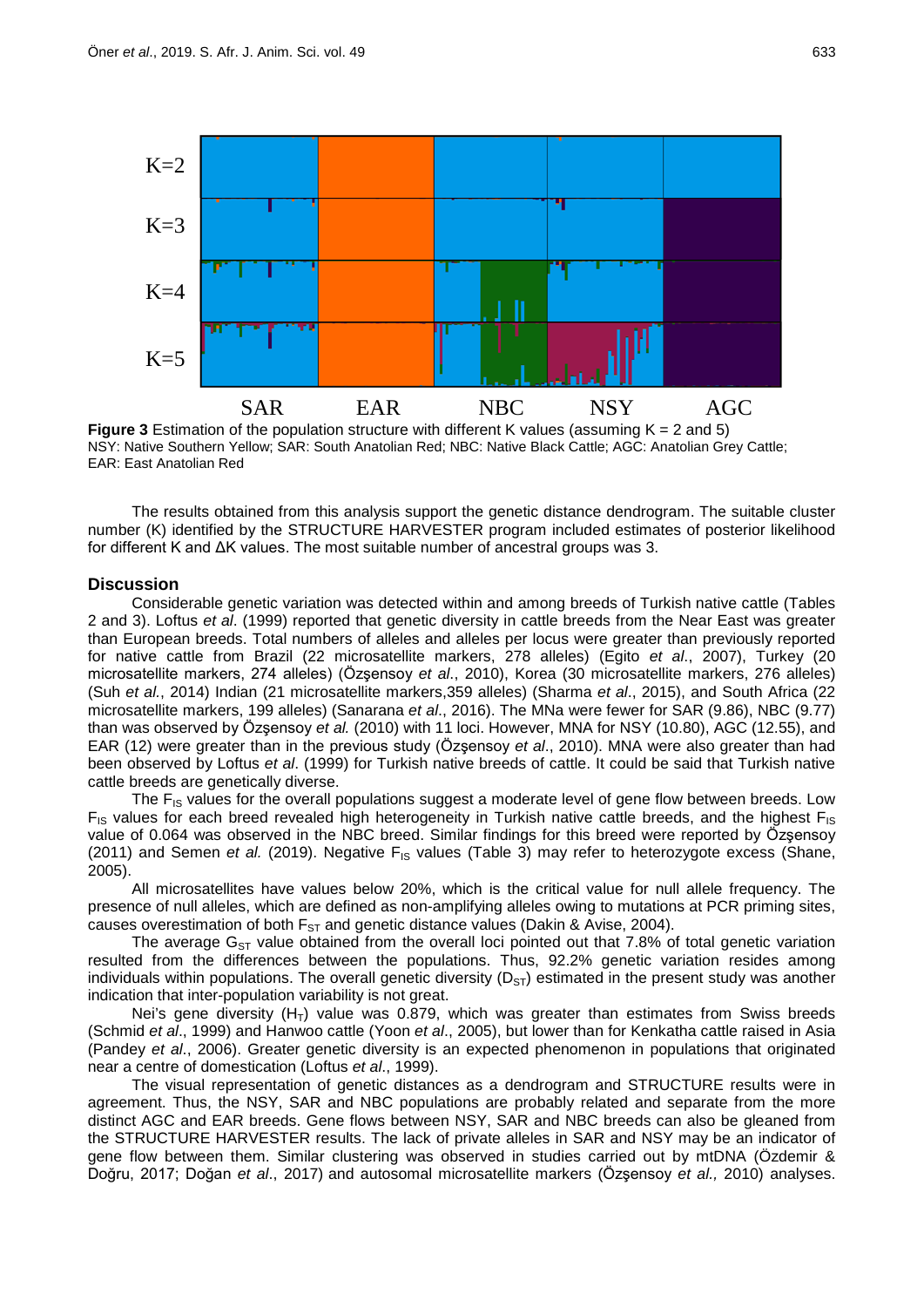However, investigation of Turkish native cattle breeds by RAPD and Y chromosomal markers revealed a different phylogeny for these breeds (Özşensoy *et al*., 2014; Güneren *et al*., 2010). According to Y chromosomal markers, NSY, AGC and EAR were most related (Özşensoy *et al*., 2014).

### **Conclusions**

Future population structures and sustainability will be determined by processes that shape the current population. Thus, monitoring and maintaining genetic diversity is important for breeds of cattle to survive. Turkish native cattle breeds have substantial genetic variation and contribute to the genetic diversity of the world's cattle. To meet future needs, this diversity should be maintained. Little research has focused on within-breed genetic variation in breeds of cattle that are native to Turkey. Native populations should be monitored regularly using molecular markers, and conservation strategies should be updated according to population parameters obtained from these studies. In addition to results from molecular studies, more morphological and phenotypic data should be integrated into breeding and conservation programmes.

#### **Acknowledgements**

This work was financially supported by the Scientific Research Council of Uludag University (Project number KUAP 2015/80). The authors acknowledge the Agricultural Biotechnology and Food Safety Application and Research Centre (ADÜ-TARBİYOMER) of Adnan Menderes University for providing laboratory facilities for molecular genetics analyses. This manuscript was edited by American Journal Experts (AJE).

### **Authors' Contributions**

YO, OY and SK designed the study, CU and CE collected blood sample and DNA isolation, respectively. OY, YO and NA performed the molecular genetic analysis, OY and SK performed molecular genetic statistics, YO, OY and SK wrote the paper with input from all authors.

### **Conflict of Interest Declaration**

The authors declare that they have no conflict of interest.

#### **References**

Dakin, E.E. & Avise, J.C., 2004. Microsatellite null alleles in parentage analysis. Heredity 93, 504-509.

- Diamond, J., 1997. Guns, Germs, and Steel. Norton, New York, NY, USA.
- Doğan, M., Nizamlıoğlu, M., Özşensoy, Y., Kurar, E., Bulut, Z., Altunok, V., Işık, A. & Çamlıdağ, A., 2017. Maternal phylogenetics of some Anatolian cattle breeds. Univers. J. Agr. Res. 5(2),79-84.
- Earl, D.A. & Vonholdt, B.M., 2012. STRUCTURE HARVESTER: A website and program for visualizing STRUCTURE output and implementing the Evanno method. Conserv. Genet. Resour. 4, 359-361.
- Egito, A.A., Paiva, S.R., Albuquerque, M.D.S.M., Mariante, A.S., Almeida, L.D., Castro, S.R. & Grattapaglia, D., 2007. Microsatellite based genetic diversity and relationships among ten Creole and commercial cattle breeds raised in Brazil. BMC Genet. 8, 83.
- Evanno, G., Regnaut, S. & Goudet, J., 2005. Detecting the number of clusters of individuals using the software STRUCTURE: A simulation study. Mol. Ecol. 14, 2611-2620.
- Excoffier, L. & Lischer, H.E.L., 2010. Arlequin suite version 3.5, A new series of programs to perform population genetics analyses under Linux and Windows. Mol. Ecol. Resour. 10, 564-567.
- <span id="page-6-0"></span>FAO, 2018. Biodiversity of Turkey: Contribution of genetic resources to sustainable agriculture and food systems. Ankara. 222 pp. Licence: CC BY-NC-SA 3.0 IGO.
- Falush, D., Stephens, M. & Pritchard, J.K., 2003. Inference of population structure using multilocus genotype data: Linked loci and correlated allele frequencies. Genetics 164, 1567-1587.
- <span id="page-6-1"></span>Falush, D., Stephens, M., Pritchard, J.K., 2007. Inference of population structure using multilocus genotype data: Dominant markers and null alleles. Mol. Ecol. Notes 7, 574-578.
- FAO 2011. Molecular genetic characterization of animal genetic resources. FAO, Rome.
- Goudet, J., 2001. FSTAT, a program to estimate and test gene diversities and fixation indices (version 2.9. 3). Available at [http://www.unil.ch/popgen/softwares/fstat.htm.](http://www.unil.ch/popgen/softwares/fstat.htm) Accessed 2 March 2005
- Glazko, V., 2013. An attempt at understanding the genetic basis of domestication. Anim. Sci. Pap. Rep. 21, 109-120.
- Güneren, G., Akyüz, B. & Ertugrul, O., 2010. Use of RAPD-PCR for genetic analyses on the native cattle breeds in Turkey. Ankara Univ. Vet. Fak. 57, 167-172.
- <span id="page-6-2"></span>Hecker, K.H. & Roux, K.H., 1996. High and low annealing temperatures increase both specificity and yield in touchdown and stepdown PCR. Biotechniques 20, 478-485.
- Hubisz, M.J., Falush, D., Stephens, M. & Pritchard, J.K., 2009. Inferring weak population structure with the assistance of sample group information. Mol. Ecol. Resour. 9, 1322-1332.
- Kalinowski, S.T., Taper, M.L. & Marshall, T.C., 2007. Revising how the computer program CERVUS accommodates genotyping error increases success in paternity assignment. Mol. Ecol. 16, 1099-1106.
- Kopelman, N.M., Mayzel, J., Jakobsson, M., Rosenberg, N.A. & Mayrose, I., 2015. Clumpak: A program for identifying clustering modes and packaging population structure inferences across K. Mol. Ecol. Resour. 15, 1179-1191.
- Langella, O., 1999. Populations 1.2.32. Population Genetic Software. Gif-sur-Yvette, France: Laboratoire Evolution, Génomes et Spéciation. Available at: http://bioinformatics.org/tryphon/populations/. Accessed 9 July 2015.